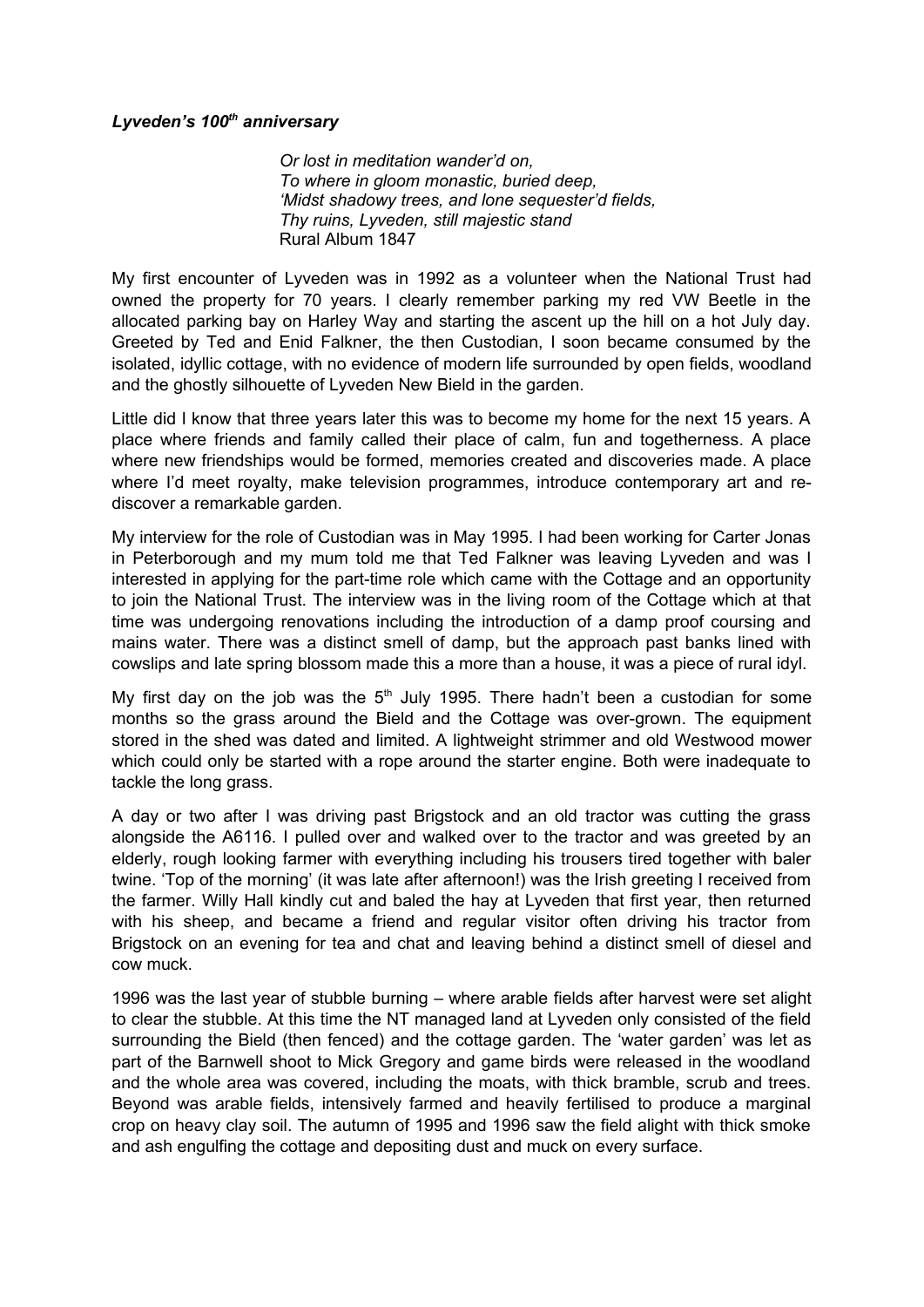As I became acquainted with Lyveden and the history of the lodge and garden I began to imagine Sir Thomas Tresham's vision. A vision that was created under sufferance and persecution and a dream that was interrupted by fines, imprisonment and eventual death in 1605. To understand Lyveden, you need to understand Tresham, the late Elizabethan age and the religious extremes of the time. Lyveden is a manifestation of these three elements surrounded by a landscape that has remained largely unchanged for over 400 years.

Visitors in the late 1990s were occasional but totalled around 3,000 a year. Tickets were administered from the Cottage and on arrival the visitor would ring the bell which would vibrate throughout the Cottage. £1 adult and 50p child and the offer of a dated black and white guidebook which also cost  $£1 -$  making the maths easy for the reception which had to wait another 25 years before the first till arrived!

Amongst the visitors in that first year was a couple I met at the garden gate. Conversation developed and Bob Oakley shared his interest in gardens and having just retired early, was interested in helping as a volunteer. Over the next 15 years, Bob and Jenny became great friends, and Godfather to my son Tom as well as my encyclopaedia on horticulture and forestry. In fact, I'm sure I learnt more from Bob that I had during 4 years of university study.

Bob shared my vision, to return Tresham's Lyveden to the time Tresham's dream ended, to uncover the gardens, retore the moats, recreate the orchard and restore the landscape. A couple of years later I doubled my volunteer workforce when Mike Rogers joined the team which meant the restoration work could accelerate. This core volunteer team supported by Rob Limmage, who helped to fell the trees and Peter Knight who helped to drag them out the moats with his antiquated JCB which often ended up on two wheels fighting against the mud. Step by step over the next five years the mounts, moats and banks were cleared to reveal the original form of Tresham's garden. Every week there was a new discovery that provided a tantalising glimpse into this forgotten landscape.

Beyond the 'garden' the field to the north of the Bield was rented to Barnwell Manor Estate and farmed as part of their wider arable rotation. To restore the setting of the garden and protect the archaeology I wanted to revert the agricultural land to wildflower meadow and introduce sheep grazing but the National Trust only owned a small part of this landscape setting. The field to the north was the first field to revert with a seed mix from Miriam Rothschild's Aston Estate in 1998. To develop this vision further required delicate negotiations with HRH Duke of Gloucester. I wrote numerous letters to him, enclosing pictures and requests to meet and discuss options to buy or rent his land. Usually his agent responded, reluctantly engaging, often blunt and once reporting me to my manager that I was being too pushy. I continued to push and after numerous meetings with the Duke I gradually saw the transfer of the land under a Farm Business Tenancy and then, after a period of further negotiation, the opportunity to purchase in 2000. The whole area was established with Miriam Rothschild's seed mix affectionally called 'Farmers Nightmare'. Twenty-five years later, the Trust's strategy is all about arable reversion, nature friendly farming and storing carbon in grassland, so I guess Lyveden was leading the way, but many decades behind Miriam Rothschild's conservation beliefs.

At this same time, hedgerows were re-planted along the historic boundaries and other older hedges laid, initially by contractors and then by the small volunteer team. The orchard planting also began in 2000 with trees obtained from the National Collection at Brogdale. The layout was to reflect the visible pit holes from the 'luftwaffe' photograph believed to be from Tresham's original planting and many of the species were those listed in his letters. The planting, mulching and subsequent pruning and picking became quite an industry but one of the most fulfilling parts of the restoration project and photographed by many of the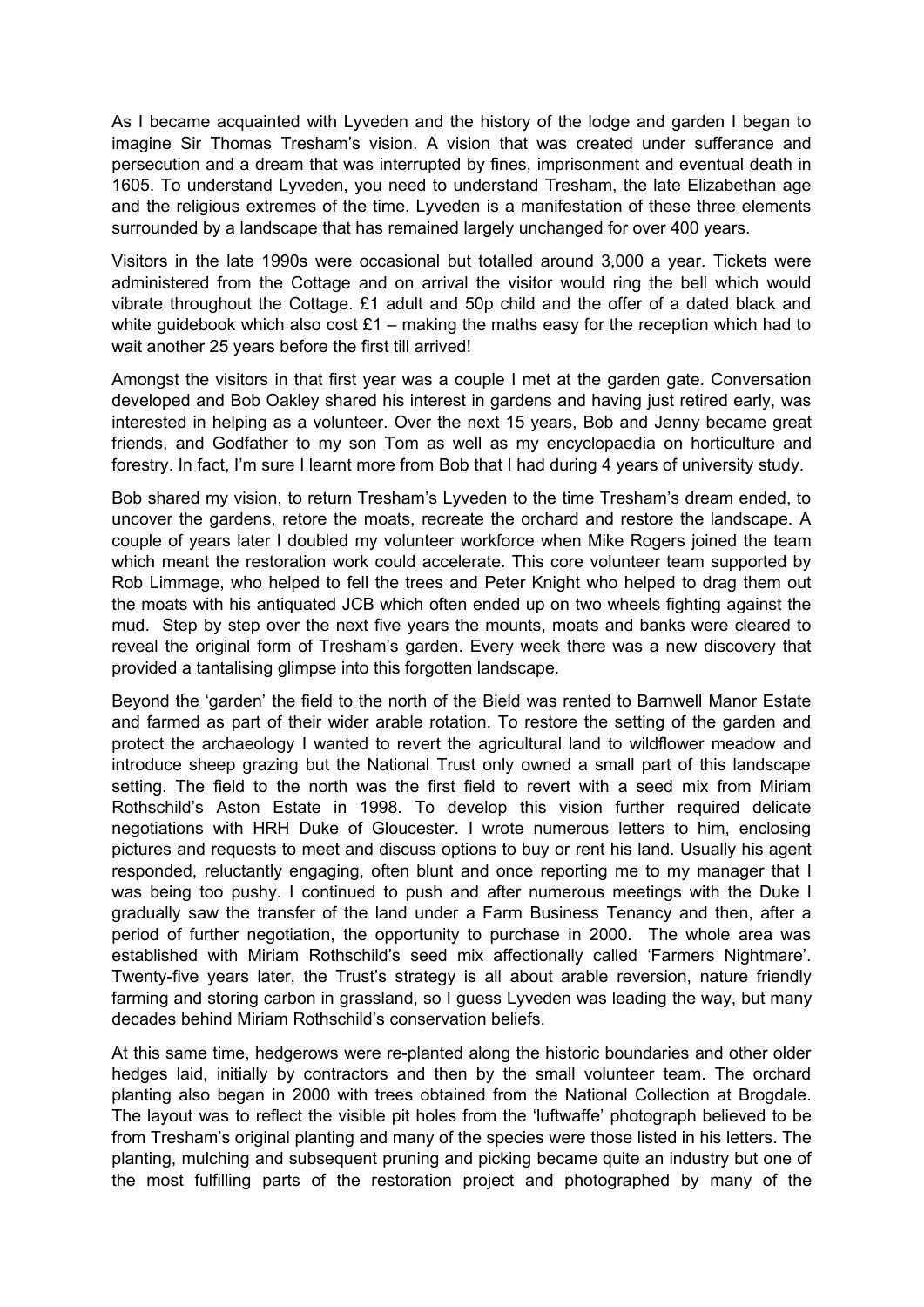broadsheet newspapers. Bees were introduced to the orchard and for a number of years we produced honey for sale, but eventually the keeping of the bees became too challenging alongside all the other duties of a workforce of two members of staff.

Research formed an important part of the conservation project, and Clare Bense generously gave her time to explore the archive at the British Library and at county record offices. Tresham's letters, many written from his prison cell, provided the backbone to understanding Lyveden and transcribing these works formed an important part of Chris Beardshaw television programme, Hidden Gardens broadcast in 2002 and the accompanying book. Together this elevated Lyveden's profile and from a few thousand visitors a year, Lyveden was now welcoming the low tens of thousands fascinated by the discovery of the emerging beauty of this landscape.

The visitor building (former shed and water treatment room) was converted in 2000 as a temporary space for welcoming visitors who had until then been served from the Cottage or left donations in the box on the gate. I recall painting the inside of the building and creating a table stand for a delightful model of Lyveden as the centre piece to the interpretation. In such a small space it was remarkable that we issued tickets, sold ice creams, hot drinks, and a small retail space as well stored and issued audio guides which transformed the visitor experience and brought Lyveden's history to life.

Volunteers were recruited for the 2000 opening and for the next 10 years provided the face to Lyveden's warm and unique welcome. Lyveden's success could not have been achieved without the dedicated service of the 'visitor room volunteers' who were welcoming increasing numbers of visitors every year from a small, cramp converted garage. The volunteers became part of the family, the cottage was used for meetings, storing ice creams and guidebooks as well as the catering outlet for events. My young children, Tom and Olivia and wife Angela also became an integrated part of the visitor experience, helping wherever possible, especially with the weekly stock count of ice creams and merchandise.

Events increasingly became part of everyone's annual calendar. I think the first Easter Egg Hunt was in 1998, a year or two before the wider National Trust started Easter Trails. Meticulously designed by Auntie Jane, the annual event grew in popularity especially when it was accompanied by bacon sandwiches. Some of the most beautiful days were at Easter (and the coldest) and this season felt especially meaningful at Lyveden which was designed to celebrate the Passion of Christ.

Another memorable event was the Elizabethan Day in 2005 to commemorate the  $400<sup>th</sup>$ anniversary of the death of Queen Elizabeth I. Tudor re-enactment, falconry, Elizabethan crafts offered a wonderful sight set up on the lawns around the Bield. However, Tresham was persecuted by Queen Elizabeth and so the wild storm late that afternoon was seen as Tresham showing his anger for the event. I recall the main marquee collapsing on the displayed birds of prey and the donkey (not sure where that came from!), but all of which emerged from under the marquee cover unscathed once the storm had passed.

Possibly the biggest event of the year was the New Bield Challenge. The creative idea of Rob Newcombe and Caroline and Billy Nall, involved teams of four competing in a multitude of challenges to win the New Bield Cup. Challenges would range from archery, clay pigeons, blind sheep herding or blind mini-tractor driving. It was a great event and attracted teams from all over the local area which was followed by the evening Sundowner which involved live bands and plenty of local ale. The event raised thousands of pounds for the property and provided the main fundraising for many of the conservation projects.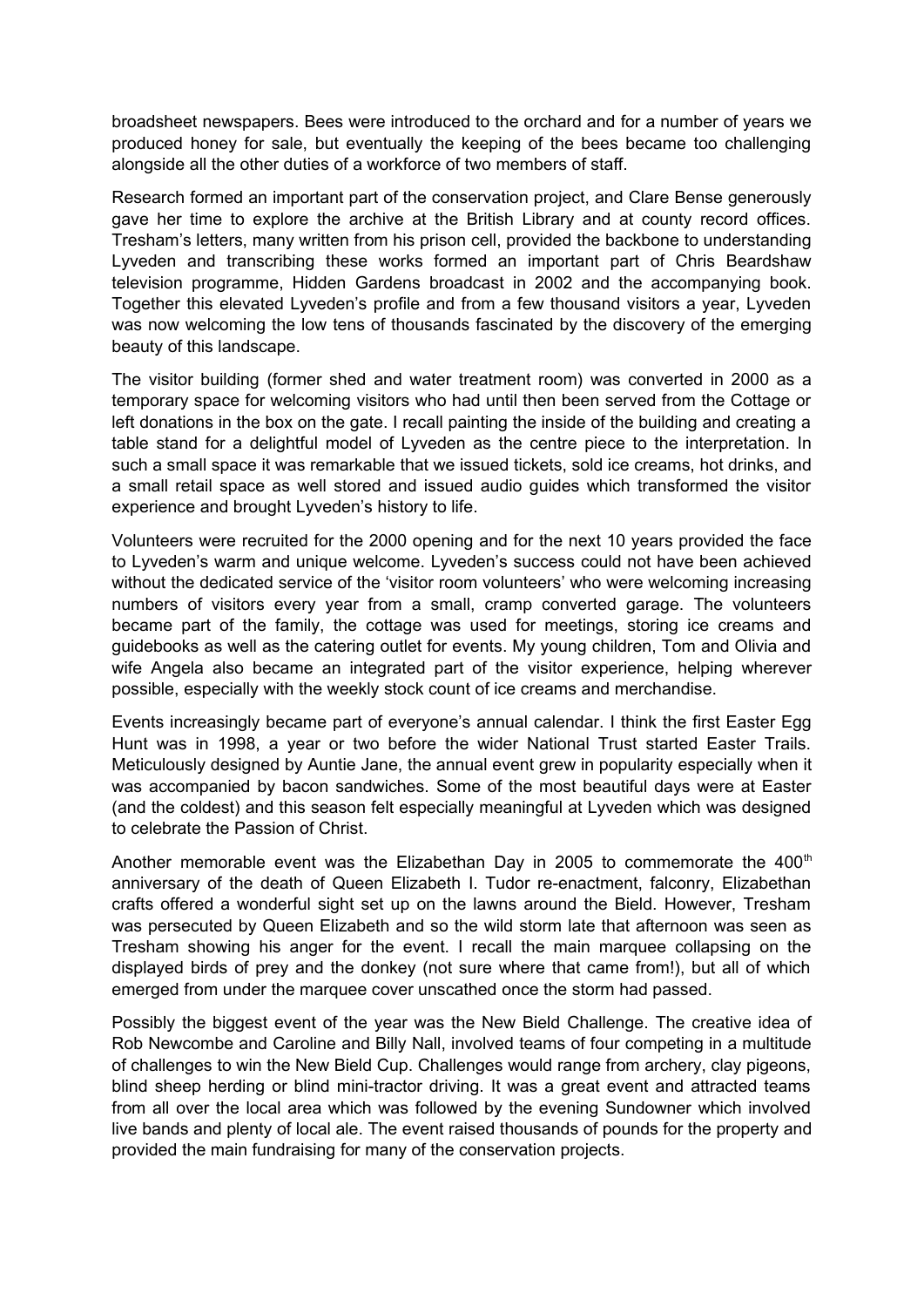Weddings developed as a lucrative part of the business as couples loved the unique setting of Lyveden and rural romantic setting for a marquee wedding. We met many wonderful couples and experienced amazing, creative ideas for illuminating the Bield, decorating the event and imaginative firework displays. I can still picture a wedding guest, staggering with his family along the moat bank late into the evening, and seeing him gradually drift over towards the moat edge before a huge splash.

As well as fundraising events, an annual programme of work was developed with local artists. Roz Stoddard's contemporary works were possibly the most contentious, exhibited outside of the Bield and then one year, craned into the building. Watch this Space was a creative arts company that provided amazing experiences both visual and audio the culmination being the Gunpowder Plot event in 2010 involving young people from Corby creating a wonderful display of drama, lighting and of course fireworks.

Although these were special events, nothing quite came close to the event of a royal visit. I remember being in the property office (middle bedroom of the cottage) when David Wilson, my then line manager came in and casually said Charles wants to come and visit. I assumed he meant Charles Rothschild, son of Miriam who had interest in the National Trust. No, he said, Prince Charles, but you can't tell anyone. It was the summer of 2002 and significant progress had been made on the restoration of the gardens and the Lord Lieutenant of Northamptonshire thought Prince Charles would enjoy experiencing the Pleasure Garden as part of his visit to the County.

The day arrived, and beautiful summer weather. The visit had been meticulously planned involving scuba divers in the moats and sniffer dogs in the Bield. Early in the afternoon Prince Charles arrived in a shining Rolls Royce at the bottom entrance to the orchard. He met numerous dignitaries who had arrived for the visit, as well as a few protestors campaigning against plans the Duke of Gloucester had to create an off-road motorcycle track in the Lyveden valley.

For the next couple of hours, I was given the honour of escort HRH through the garden, explaining the history and ongoing conservation project followed by a group of tabloid reporters. He was genuinely interested and explored every part of the garden including the Bield and a photo opportunity with my family that had gathered by the Cottage garden. This really was a wonderful occasion for everyone involved and local and national press ran stories of the visit the following day. HRH then went on to meet his friend Miriam Rothschild at Ashton and later flew over in the royal helicopter to see Lyveden from the air on his way back to Highgrove.

Nothing quite matched this visit, but other special visitors included Monty Don, Michael Portillo, Duke of Buccleuch, and Director Generals of the National Trust.

The new access track around the newly acquired land provided the route to the new car park, which finally provided enough space for the increasing numbers of visitors. I think it was constructed in 2015 after a lengthy fundraising, design and planning process. This moved the welcome point to the car park but the visitor room by the Cottage still remained the ticketing location. To the east of the car park a new spinney was planted named Bradshaw Copse after Bradshaw Wood which once covered this whole field linking to Lilford Wood. A lovely coincidence of my family's surname associated with this landscape over past centuries.

The setting of Lyveden has always felt as important as the historic buildings and garden. When plans were developed in 2006 to build a five-turbine array less than a mile from the site boundary it felt only right to object to the scale and proximity of the development. At that